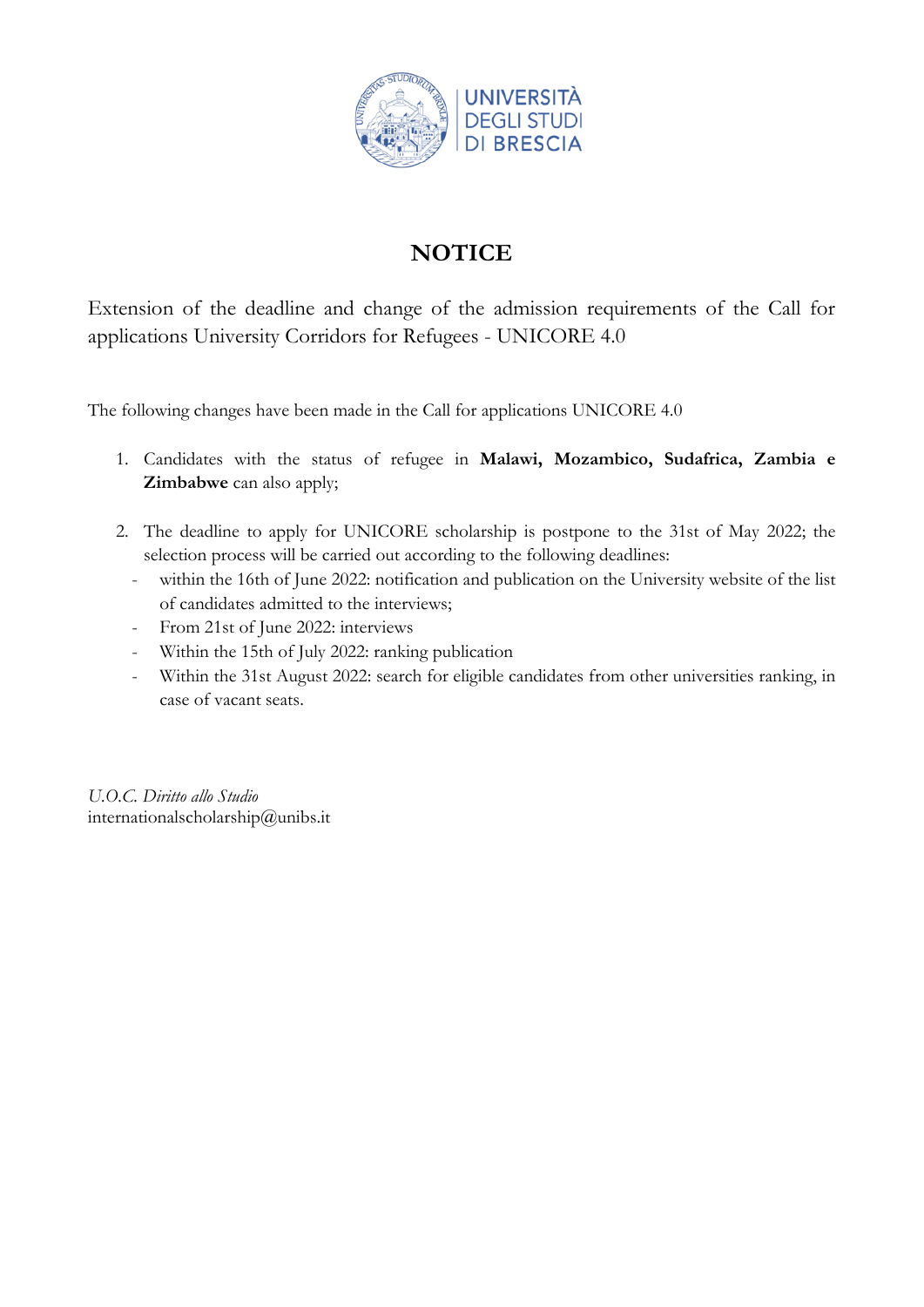

# **The following English translation is provided as a mere courtesy. For all legal effects and purposes, please refer to the official Italian version**

# **University Corridors for Refugees - UNICORE 4.0 2022-24 Call for applications for 2 scholarships for refugee candidates in Nigeria, Niger and Cameroon eligible for admission to English taught master's degrees at University of Brescia 2022-2023 a.y.**

# **ART.1 Goals and duration**

The general aim of the project named University Corridors for Refugees - UNICORE 4.0 (Nigeria, Niger and Cameroon 2022-24) is to promote the refugees' right to higher education through university corridors to Italy. The project is jointly promoted by a consortium:

- United nations High commissioner for refugees (UNHCR)
- Caritas Italiana
- Diaconia Valdese
- Italian Ministry for foreign affairs and international cooperation (MAECI)
- Centro Astalli JRS Jesuits service for refugees in Italy

The project addresses to candidates with refugee status living in Nigeria, Niger and Cameroon and aiming at enrolling in one of the following English taught master's degrees (two years) at University of Brescia for 2022/2023 a.y.:

- Civil and environmental engineering
- Communication technologies and multimedia
- Management (Curriculum International business or Curriculum Green economy and sustainability).

Scholarships and benefits will be awarded for 2022/2023 a.y. and for the next 2023/2024 a.y. Requirements for scholarships and benefits renewal are indicated under art. 5.

The two winners will be awarded scholarships and benefits as follows:

- Full coverage of expenses to be faced before arriving in Italy: flight tickets, costs for getting visa and costs involved in preparing documents concerning foreign academic qualifications (CARITAS Italiana); - Yearly scholarship of € 5.750,00. Scholarship payment procedures are indicated under art. 6. The requirements for scholarships and benefits renewal are indicated under art. 5.

- Exemption from university contribution, except for regional fee and stamp duty, both for the first and following years;

- Accommodation in university residences, upon payment of the lowest rate;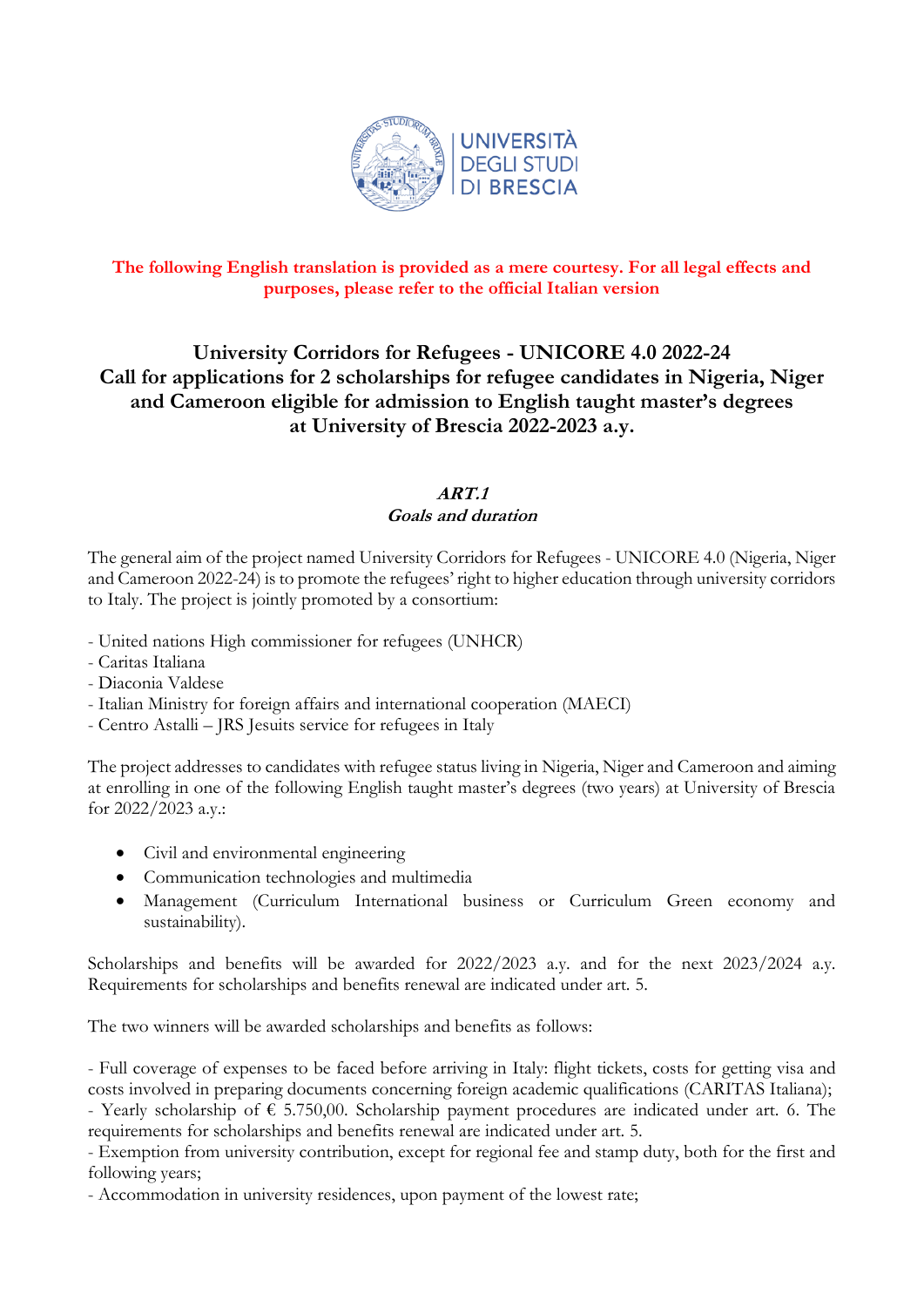- Canteen service, upon payment of the lowest rate;

- Senior students Tutorship over the standard duration of the master's degree, aiming at supporting administrative procedures, learning activities and inclusion in the students' community;

- counselling for enrollment procedures by International students' admission Unit;

- free of charge registration in Italian language courses organized by the Linguistic center of University of Brescia in the 2022/2024 period;

Further support services – for example psychological couselling, cultural and linguistic mediation – will be offered by local partners of the project upon specific agreements with University of Brescia.

# **ART.2**

### **Admission requirements**

Application is open only to candidates who meet the following requirements:

- 1. living in Nigeria, Niger, Cameroon;
- 2. having obtained the status of refugee by the authorities of Nigeria, Niger, Cameroon;
- 3. having achieved their academic qualification in a non-EU country and suitable for admission to the selected Italian master's degree;
- 4. the degree must:
	- be issued at an officially accredited higher education institution
	- be comparable to a first cycle degree according to QF-EHEA

- allowing access to the next academic level comparable to a second cycle degree according to **QFEHEA** 

- be issued after 2017 and no later than 31st of March 2022;
- 5. having achieved a GPA-Grade point average of at least 3.0 out of a maximum of 4.0;
- 6. meeting the specific admission requirements relevant to the master's degree, except for English proficiency;
- 7. having undertaken an English taught academic study programme or having passed English language exams at academic level;
- 8. not being previously registered in an academic study programme at University of Brescia or at any other Italian university member of UNICORE consortium.

# **ART.3 Application submission**

Applications must be sent via email to internationalscholarships@unibs.it from 1 April 2022 (noon, UTC+1) to 29 April 2022 (noon, UTC+1).

Candidates have to send the duly signed application form attached to this call, along with the mandatory documents.

Candidates can apply for one master's degree only held at University of Brescia and no more than two universities that are partners in the project if two universities and must indicate the order of priority.

Applications will not be accepted if they are incomplete and / or are sent without the required documents and / or are received after the deadline.

Candidates must submit the following scanned documents in Italian or English language (documents translated by candidates are accepted at application step):

### **MANDATORY DOCUMENTS:**

- 1. Signed application form (use the attached form, only);
- 2. Valid Refugee Identity card issued in cooperation with UNHCR or valid PoR Card;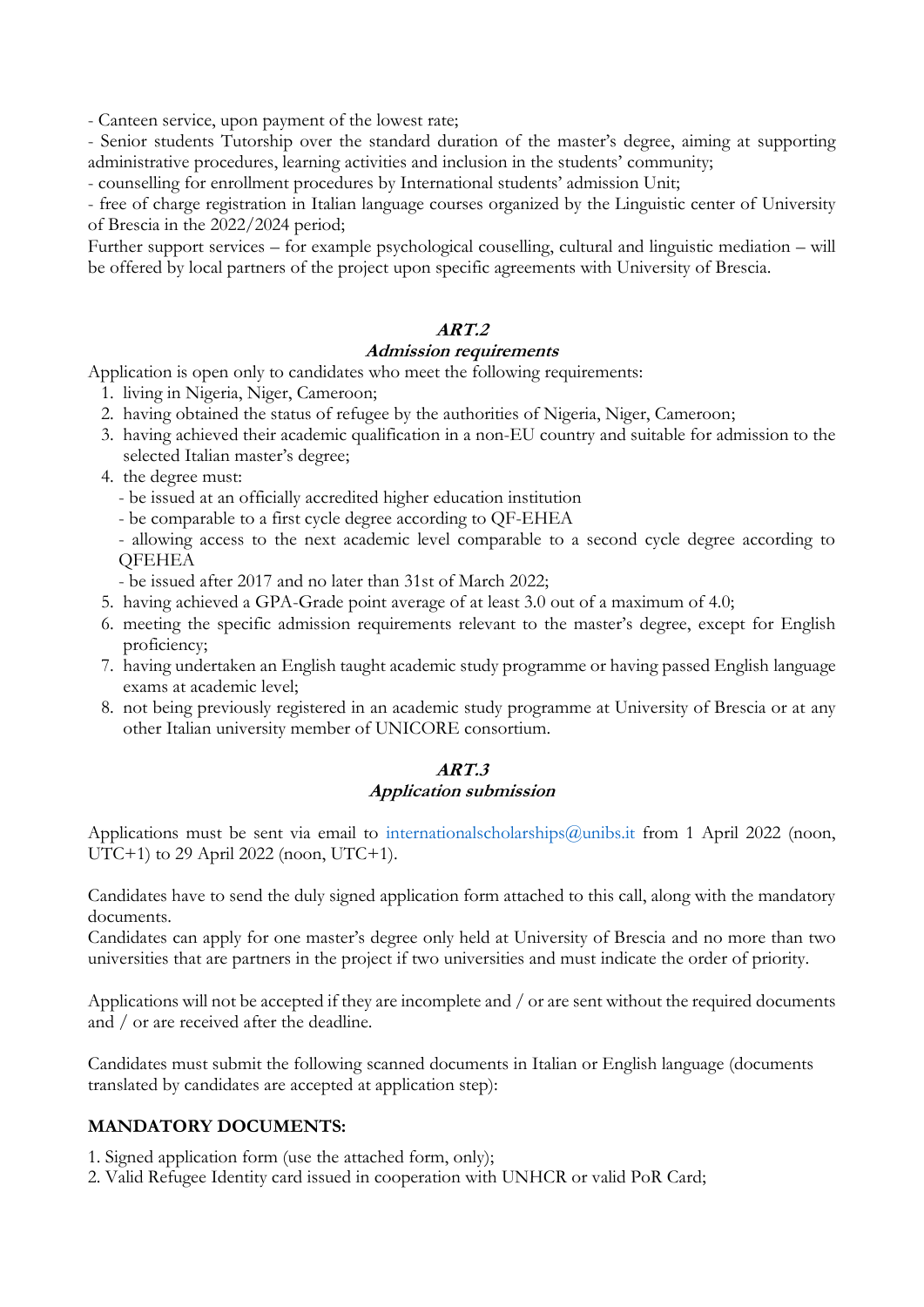3. Certification stating the achievement of an academic title suitable for accessing the selected Italian master's degree;

- 4. Certification with the list of the exams passed and marks obtained;
- 5. Detailed and signed Curriculum vitae;
- 6. Certification or self-declaration about English language proficiency.

# **OPTIONAL DOCUMENTS:**

7. A motivation letter (max two pages) or a short video-CV (candidates can use their mobile phone for recording it), where they introduce themselves and explain their motivations; 8. A reference letter written by supervisor / advisor supporting the application.

# **ART.4**

# **Selection process**

The selection process will be performed in two steps:

- First step: assessment of CV and documents concerning foreign qualification

- Second step: on-line interview

# **First step: assessment of received documents**

The appointed Commission will assess documents according to the following criteria:

- Academic background and GPA (score range: 0-15)

- Curriculum Vitae: evaluation of personal skills and professional experience (score range: 0-15)

- Affinity of the foreign higher education pathway with the selected master's degree (score range: 0-10) The maximum score assigned in the first step will be 40 points.

At the end of the Fist evaluation step a provisional ranking list will be drawn up by the appointed Commission and the first 6 candidates in the ranking list will be admitted to the Second step based on on-line interviews. For equal points, preference will be given to the younger candidate.

Candidates admitted to the Second step will be notified by email within 9 May 2022; the provisional ranking list will be also published in www.unibs.it (in the page assigned to the UNICORE 4.0 project).

# **Second step: on-line interview**

Candidates admitted to the Second step will be interviewed by the appointed Commission, who will evaluate their technical skills, competence about the master's degree major and English language proficiency.

The maximum score assigned in the first step will be 40 points.

Interview will be scheduled on-line from 12 May 2022 onward.

Candidates will be notified by email about interview date and hour. The venue will be also published in www.unibs.it (in the page assigned to the UNICORE 4.0 project).

At the beginning of the interview, candidates must exhibit the Refugee Identity Card or PoR Card sent along with the application form.

# **Art.4.1**

# **Preparation of the final ranking list**

The final ranking list will be drawn up by the appointed Commission summing up for any candidate the points assigned in the two evaluation steps.

Only those candidates obtaining a final score equal to or better than 50/80 points will be considered eligible and included in the ranking.

In the event of applicants with the same scoring, priority shall be given to the younger.

The winners will be notified by email within 10 June 2022 and the final ranking list will be also published at www.unibs.it (in the page assigned to the UNICORE 3.0 project).

**Art.4.2**

### **Acceptance**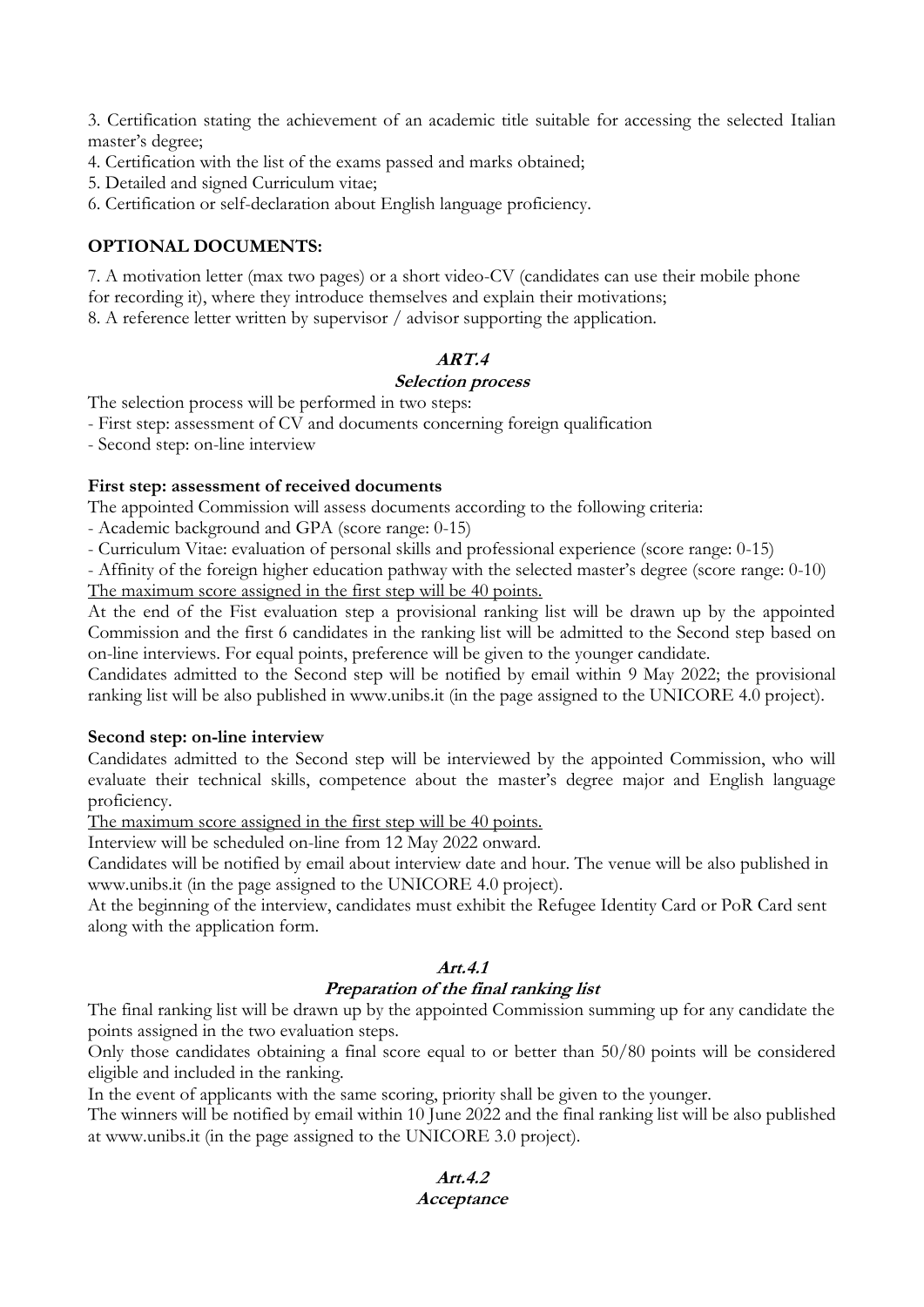In order to confirm scholarship acceptance, candidates must reply to the university email within 10 days from receipt. Failing to provide feedback by the deadline will cause the loss of admission and financial benefits.

By accepting the scholarship, candidates fully accept without reservations UNICORE 4.0 project support and financial benefits at the conditions indicated in this call. Upon acceptance, candidates also confirm under their responsibility that they do not fall under any of the conditions of incompatibility established in the article 11 of this call.

### **Art.4.3 Merit ranking list flow system**

In case one or both winners will officially withdraw from admission and financial benefits, scholarship will be awarded to the next eligible candidate in the ranking.

In case of vacant seats at the end of ranking list flowing, the University of Brescia reserves the right by 20 July 2022 to search for eligible candidates from rankings of other universities partners. Eligible candidates from external rankings must meet the specific admission requirements for the master's degrees held at University of Brescia.

# **ART.5**

### **Renewal requirements**

The winners will have their scholarship renewed, provided that they obtain, by 10 August 2023, at least 24 CFUs.

# **Art. 6**

# **Payment of scholarships**

The scholarships of the first year will be paid on a monthly basis and with the deduction of the accommodation fees (if the student request accommodation in the university residences) as following:

- For the first 50%: the first instalment within 30 days from the notification to the UOC Diritto allo Studio of the Credit Agricole bank account information on which the scholarship must be paid. The entire amount for the a.y. 2022/2023 of the accommodation fees will be deducted from this first half.
- For the remaining 50%: upon obtaining 9 CFUs.

The scholarships for the second year will be confirmed after the verification of registration in the academic year 2023/2024 and have obtained the CFUs provided for in art. 5. The second-year scholarship will also be paid on a monthly basis and with the deduction of accommodation fees.

Scholarship will be paid exclusively by bank transfer on the bank account provided by Crédit Agricole on the Student Card that allows students to access the university services and that can be activated free of charge, once enrolled.

For further information please visit: [www.unibs.it/funzionalita-bancaria-della-student-card](http://www.unibs.it/funzionalita-bancaria-della-student-card)

# **Art. 7**

# **Taxation**

For scholarships awarded to students with foreign citizenship, the exemption laid down in art.3, paragraph 3, letter d-ter of the TUIR (Income Tax Consolidation Act) applies.

# **ART.8**

# **Enrollment**

Information concerning procedures and deadline for enrollment will be sent to the winners by the International students admission Unit.

Document required for enrollment are as follows: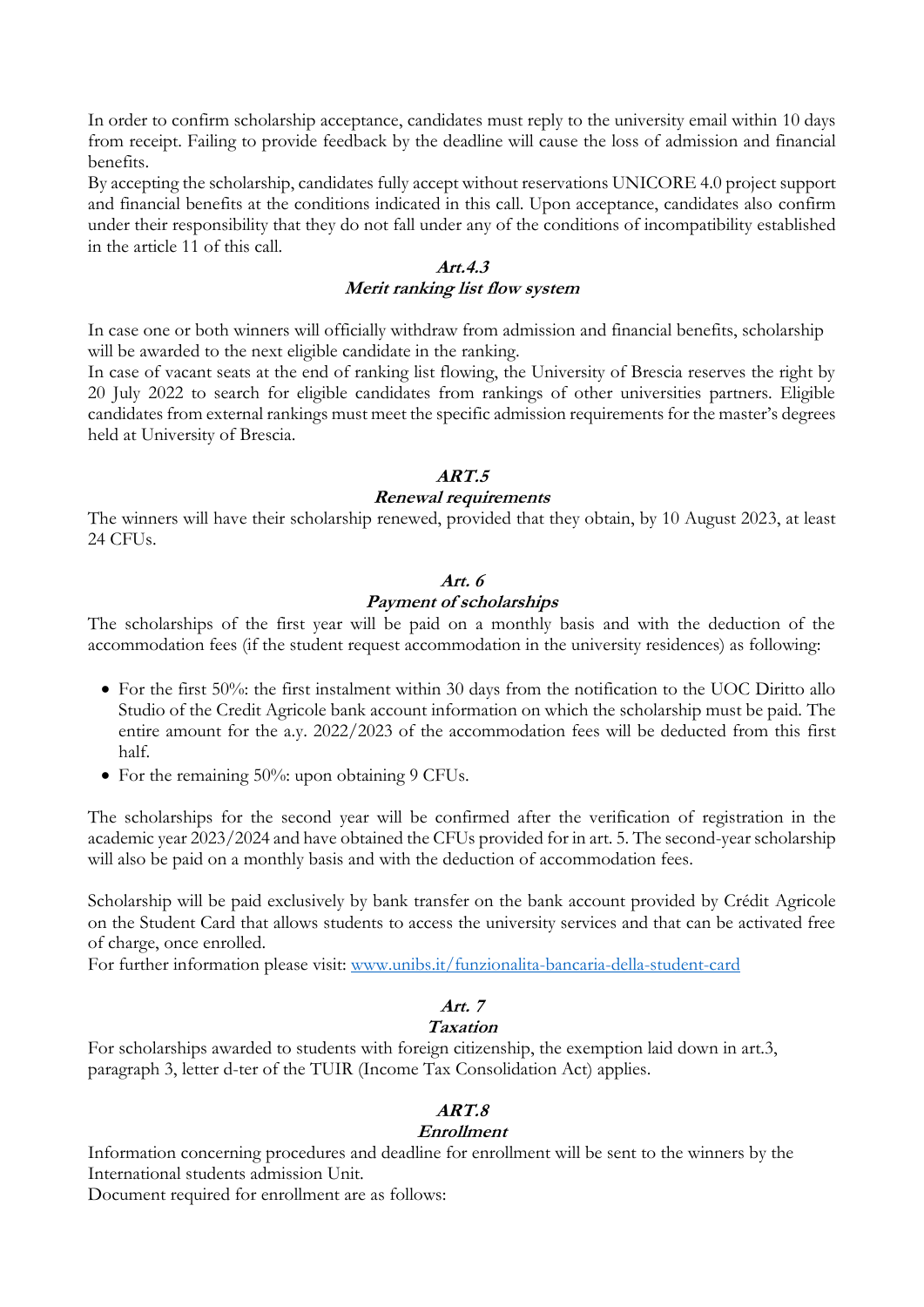- original diploma (or replacement certificate) concerning the foreign academic degree achieved, in Italian or English language, legalized by the authorities in the country of issuance and with Declaration of value issued by the Italian Representation operating in the country where the qualification was awarded;
- certification with the list of exams taken and relevant marks, in Italian or English language, legalized by the authorities in the country of issuance.

Instead of Legalization and Declaration of value, university of Brescia accepts respectively the Statement of verification and the Statement of comparability issued by CIMEA Italian Board. Candidates must also submit study visa and travel documents suitable for entering Italy and for temporary residence, pursuant to current Italian regulations.

### **ART. 9**

### **Withdrawal**

Students who will withdraw from the study programme after enrollment will lose all the financial benefits.

### **ART. 10**

### **Fees, accommodation and restaurant services**

Scholarship recipients are exempted from the payment of university fees except for the regional fee and the stamp duty (156.00 €).

They also have a reserved place in the university residences which is charged at the first price bracket for services for the right to education. Accommodation shall be requested upon acceptance of the scholarship.

Catering service, if requested, is charged at the first price bracket for services for the right to education

### **ART.11**

### **Incompatibility**

The UNICORE 4.0 scholarships cannot be combined with:

- Merit-based or income-based grants / prizes offered by University of Brescia;

- Study grants issued by Italian Ministry for foreign affairs and international cooperation (MAECI);

- CRUI grants for holders of international protection;

- Scholarships addressing to international students and issued by foreign governments and bodies upon agreements with University of Brescia;

- Regional scholarships (DSU);

### **ART. 12**

### **International mobility programme**

Students awarded with an international scholarship may participate in an international mobility programme for a maximum length of six months.

### **ART.13**

#### **Protection of personal data**

The processing of personal data provided by candidates for the aforementioned purposes is carried out in compliance with the EU Regulation - GDPR (General Data Protection Regulation). The Data Controller is the University of Brescia, in the person of the Magnificent Chancellor, who has appointed as Data Protection Officer (DPO) the Company Frareg S.r.l. in the person of Dr. Giovanni Parravicini, who can be contacted at the following email address: rpd@unibs.it. The processing of the personal data provided by the candidates when participating in the selection of this Call for Applications is aimed solely at carrying out selection activities and will be carried out by the personnel in charge of the procedure, including through the use of computerised procedures, in the ways and within the limits necessary to pursue the aforementioned purposes, even in the event of disclosure to third parties. The processing will also be carried out by Cineca - Consorzio interuniversitario. This data must be provided for evaluation